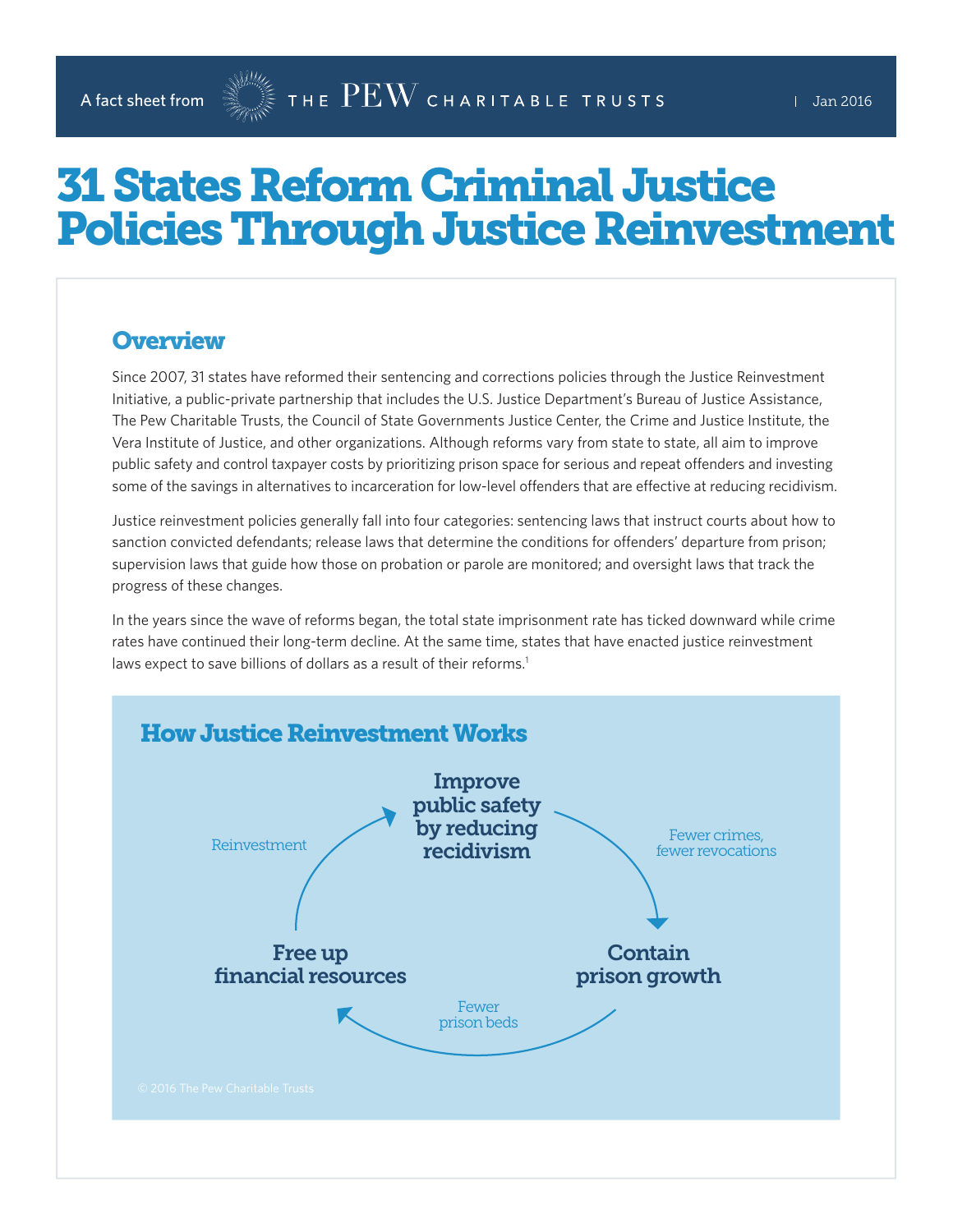|                |                                                                     |               | 2015                      |                            |                            | 2014                       |                            | 2013                       |                            |                              | 2012                          |              |              |                    |                            |              | 2011                       |                            |              |                            |                            |                            | 2010                       |              |              | 2009                       |              |             | 2008                       |                            |                            |              | 2007         |              |                         |                         |
|----------------|---------------------------------------------------------------------|---------------|---------------------------|----------------------------|----------------------------|----------------------------|----------------------------|----------------------------|----------------------------|------------------------------|-------------------------------|--------------|--------------|--------------------|----------------------------|--------------|----------------------------|----------------------------|--------------|----------------------------|----------------------------|----------------------------|----------------------------|--------------|--------------|----------------------------|--------------|-------------|----------------------------|----------------------------|----------------------------|--------------|--------------|--------------|-------------------------|-------------------------|
|                | <b>Policy reform</b>                                                | UT            | <b>AL</b>                 | NE.                        |                            | $ID$   MS                  |                            |                            | $OR$ SD $ WV $             | <b>KS</b>                    | $\vert$ MO $\vert$ DE $\vert$ |              | GA           | PA                 | $HI$ OK                    |              | <b>AR</b>                  | <b>KY</b>                  | <b>AL</b>    | LA                         | $NC$   OH                  |                            |                            | $SC$ NH $M$  |              |                            | $ I $   WI   | $AZ$ PA     |                            | $\vert$ CT $\vert$         |                            | $RI$ $VT$    |              | $KS$ NV $TX$ |                         | <b>Total</b>            |
|                | Reclassify/redefine drug offenses                                   |               | $\mathsf{v}$ $\mathsf{v}$ | $\mathbf v$                |                            | $\mathbf v$                | $\mathbf v$                | $\checkmark$               |                            |                              |                               |              | $\mathbf v$  |                    |                            |              | $\checkmark$               | $\mathbf v$                |              |                            | $\mathbf v$                | $\mathbf v$                |                            |              |              |                            |              |             |                            |                            |                            |              |              |              |                         | 11                      |
|                | Reclassify/redefine property offenses                               |               | V                         | $\boldsymbol{\mathcal{U}}$ |                            | $\boldsymbol{\mathcal{U}}$ | $\mathbf{v}$               | $\boldsymbol{\mathcal{U}}$ |                            |                              |                               |              | V            |                    |                            |              | V                          |                            |              |                            |                            | V                          | $\boldsymbol{\mathcal{U}}$ |              |              |                            |              |             |                            |                            |                            |              |              |              |                         | 9                       |
|                | Establish presumptive probation for certain offenses                |               |                           | ✔                          |                            | $\mathbf v$                | $\mathbf{v}$               | $\boldsymbol{\nu}$         |                            |                              |                               |              |              |                    | $\boldsymbol{\nu}$         |              |                            | V                          |              |                            |                            | $\boldsymbol{\mathcal{L}}$ |                            |              |              |                            |              |             |                            |                            |                            |              |              |              |                         | 7                       |
|                | Revise sentencing enhancements                                      |               | $\boldsymbol{v}$          |                            |                            | $\checkmark$               |                            |                            |                            |                              |                               |              | V            |                    |                            |              |                            | $\boldsymbol{\mathcal{U}}$ |              |                            | $\boldsymbol{\mathcal{U}}$ |                            | $\checkmark$               |              |              |                            |              |             |                            |                            |                            |              |              |              |                         | 7                       |
|                | Revise mandatory minimums                                           |               |                           |                            |                            |                            | $\boldsymbol{\mathcal{L}}$ |                            |                            |                              |                               |              | V            |                    | $\mathbf{v}$               |              |                            |                            |              | $\checkmark$               |                            |                            | $\mathbf{v}$               |              |              |                            |              |             |                            |                            |                            |              |              |              |                         | 5                       |
|                | Reduce crack-powder cocaine disparity                               |               |                           |                            |                            |                            |                            |                            |                            |                              | $\checkmark$                  |              |              |                    |                            |              |                            |                            |              |                            |                            | $\mathbf v$                | $\mathbf v$                |              |              |                            |              |             |                            |                            |                            |              |              |              |                         | 3                       |
|                | Revise sentencing guidelines/establish sentencing commission        | $\checkmark$  |                           |                            |                            |                            |                            |                            |                            |                              |                               |              |              |                    |                            |              |                            |                            |              |                            | $\overline{\mathbf{v}}$    |                            |                            |              |              | V                          |              |             |                            |                            |                            |              |              |              |                         | 3                       |
|                | Improve pretrial release systems                                    |               |                           |                            |                            |                            |                            |                            | $\checkmark$               |                              |                               | $\checkmark$ |              |                    | $\checkmark$               |              |                            | $\mathbf v$                |              |                            |                            |                            |                            |              |              |                            |              |             |                            |                            |                            |              |              |              |                         | 4                       |
|                | Establish pre-sentence assessment                                   |               |                           |                            |                            |                            |                            |                            | $\boldsymbol{\mathcal{U}}$ |                              |                               | $\checkmark$ | V            |                    |                            | V            |                            | V                          |              |                            |                            |                            |                            |              |              |                            |              |             |                            |                            |                            | $\mathbf v$  |              |              |                         | 6                       |
|                | Revise drug-free school zone                                        | $\checkmark$  |                           |                            |                            |                            |                            |                            |                            |                              |                               |              |              |                    |                            |              |                            |                            |              |                            |                            |                            | $\checkmark$               |              |              |                            |              |             |                            |                            |                            |              |              |              |                         | 3                       |
|                | Authorize risk-reduction sentencing                                 |               |                           |                            |                            |                            |                            |                            |                            |                              |                               |              |              |                    |                            |              |                            |                            |              |                            | $\checkmark$               | $\mathbf v$                |                            |              |              |                            |              |             | $\checkmark$               |                            |                            |              |              |              |                         | $\overline{\mathbf{3}}$ |
|                | Revise parole hearing/decision/eligibility standards                | V             | $\boldsymbol{\nu}$        | $\boldsymbol{\nu}$         | $\mathbf{v}$               | $\mathbf{v}$               |                            |                            |                            | $\mathbf v$                  |                               |              |              |                    | $\boldsymbol{\mathcal{U}}$ |              | $\checkmark$               | $\checkmark$               |              | $\checkmark$               |                            |                            | $\mathbf{v}$               | $\mathbf{v}$ | $\mathbf{v}$ |                            |              |             |                            | V                          | $\boldsymbol{\mathcal{U}}$ |              |              |              |                         | 15                      |
|                | Expand good/earned-time prison credits/re-entry leave               | $\checkmark$  |                           |                            |                            | $\checkmark$               | $\checkmark$               |                            |                            | $\checkmark$                 |                               | $\checkmark$ | V            |                    |                            |              |                            |                            |              | $\checkmark$               | $\vee$                     | $\checkmark$               | $\checkmark$               |              |              |                            |              |             |                            |                            | $\boldsymbol{\mathcal{U}}$ |              | $\checkmark$ | $\checkmark$ |                         | 13                      |
|                | Establish/expand geriatric or medical parole                        |               | $\boldsymbol{\nu}$        |                            |                            | $\boldsymbol{\mathcal{U}}$ |                            |                            |                            |                              |                               |              |              |                    |                            |              | V                          |                            |              | V                          |                            |                            | V                          |              | V            |                            |              |             |                            |                            |                            |              |              |              |                         | 6                       |
|                | Establish earned discharge (probation/parole)                       | $\checkmark$  |                           |                            |                            | $\mathsf{v}$ $\mathsf{v}$  | $\mathbf v$                | $\checkmark$               |                            | $\vert$                      | $\mathbf{v}$                  | $\checkmark$ |              |                    |                            |              | $\mathsf{v}$ $\mathsf{v}$  |                            |              |                            |                            |                            | $\vee$                     | $\mathbf v$  |              |                            |              | $\mathbf v$ |                            |                            |                            |              |              |              |                         | 13                      |
|                | Authorize performance incentive funding                             | V             | $\mathbf v$               |                            |                            |                            | V                          |                            |                            |                              |                               |              |              | $\boldsymbol{\nu}$ |                            |              | $\checkmark$               | V                          |              |                            |                            |                            |                            |              |              | V                          |              |             |                            |                            |                            |              | V            |              |                         | 10                      |
|                | Authorize administrative jail sanctions                             |               |                           |                            | $\boldsymbol{\mathcal{U}}$ | $\checkmark$               |                            |                            | $\checkmark$               | $\mathbf{v}$<br>$\checkmark$ |                               |              |              |                    |                            |              | $\checkmark$               | $\boldsymbol{\mathcal{U}}$ |              | V                          | $\checkmark$               |                            | $\vee$                     | $\checkmark$ |              |                            |              |             |                            |                            |                            |              |              |              |                         | 14                      |
|                | Authorize graduated responses for violations                        | V             |                           |                            | $\mathbf{v}$               | $\mathbf v$                |                            | $\checkmark$               | $\mathbf v$                | $\boldsymbol{\mathcal{U}}$   |                               | $\checkmark$ | $\mathbf v$  | $\checkmark$       |                            |              | $\mathbf v$                | $\boldsymbol{\mathcal{U}}$ |              | V                          | ✔                          |                            | $\boldsymbol{\nu}$         |              |              |                            |              |             |                            |                            |                            |              |              | $\mathbf v$  | $\overline{\mathbf{v}}$ | 18                      |
|                | Cap revocation time                                                 |               | $\boldsymbol{v}$          |                            | $\mathbf v$                | $\checkmark$               |                            |                            |                            | $\checkmark$                 | $\checkmark$                  |              | $\checkmark$ | $\mathbf v$        | $\mathbf{v}$               | $\checkmark$ |                            |                            | $\checkmark$ |                            | $\boldsymbol{\mathcal{U}}$ |                            |                            |              |              |                            |              |             |                            |                            |                            |              |              |              |                         | 12                      |
|                | Establish/improve electronic monitoring                             |               |                           |                            |                            | $\mathbf{v}$               |                            |                            | V                          |                              |                               |              |              |                    |                            |              | $\mathbf v$                | V                          |              | $\boldsymbol{\mathcal{U}}$ |                            |                            |                            |              |              |                            |              |             |                            |                            |                            | $\mathbf v$  |              |              |                         |                         |
|                | Establish mandatory re-entry supervision                            |               | $\checkmark$              | $\checkmark$               |                            |                            |                            |                            | $\checkmark$               | $\checkmark$                 |                               |              |              |                    |                            |              |                            | V                          |              |                            | $\checkmark$               | $\checkmark$               | $\vee$                     | $\checkmark$ |              |                            |              |             |                            |                            |                            |              |              |              |                         | 10                      |
|                | Require/improve risk-needs assessment                               |               |                           |                            | $\checkmark$               | $\mathbf{v}$               | $\checkmark$               | $\checkmark$               | $\mathbf v$                |                              |                               | $\checkmark$ | V            |                    | $\checkmark$               |              | $\checkmark$               | V                          |              | $\checkmark$               | $\mathbf v$                | $\boldsymbol{\mathcal{U}}$ | $\mathbf v$                |              | $\mathbf v$  | $\boldsymbol{\mathcal{U}}$ |              |             |                            |                            |                            |              |              |              |                         | 20                      |
|                | Require evidence-based practices                                    | V             | V                         |                            |                            |                            |                            |                            |                            |                              |                               |              |              |                    |                            |              | $\boldsymbol{\mathcal{U}}$ |                            |              |                            |                            | $\mathbf v$                |                            |              |              |                            |              |             |                            |                            | V                          |              |              | V            |                         | 14                      |
|                | Reform/pilot specialty courts (HOPE, drug courts, etc.)             |               |                           |                            |                            | $\mathbf{v}$               | $\mathbf{v}$               | $\mathbf v$                | $\mathbf v$                |                              |                               |              | V            |                    |                            |              | $\checkmark$               | $\mathbf v$                | $\mathbf v$  | $\mathbf v$                |                            |                            |                            |              |              |                            |              |             |                            |                            |                            |              |              |              |                         | 9                       |
|                | <b>Reduce probation terms</b>                                       |               | $\checkmark$              |                            |                            |                            |                            |                            |                            |                              |                               |              |              |                    | $\checkmark$               |              |                            |                            |              |                            |                            |                            |                            |              |              |                            |              |             |                            |                            |                            | $\checkmark$ |              |              | V                       | -4                      |
|                | Improve interventions for substance abuse, mental health, CBT, etc. | $\mathbf v$   | $\mathbf{v}$              | V                          | $\mathbf v$                |                            |                            | $\mathbf v$                | $\mathbf v$                | $\checkmark$                 |                               | $\mathbf v$  |              |                    |                            |              |                            |                            |              |                            | $\checkmark$               | $\boldsymbol{\nu}$         |                            |              | $\checkmark$ |                            | $\mathbf v$  |             | $\boldsymbol{\mathcal{U}}$ |                            |                            | $\mathbf v$  | $\mathbf v$  | $\mathbf v$  | $\checkmark$            | 17                      |
| Sustainability | Require fiscal impact statements                                    |               |                           |                            |                            | $\checkmark$               | $\sqrt{2}$                 | $\overline{\mathbf{v}}$    |                            |                              |                               |              |              |                    |                            |              |                            | $\boldsymbol{\mathcal{U}}$ |              |                            |                            |                            | $\checkmark$               |              |              | $\checkmark$               |              |             |                            |                            |                            |              |              |              |                         | $6 \overline{6}$        |
|                | Establish leadership/board qualification requirements               |               |                           |                            | $\boldsymbol{\mathcal{U}}$ |                            |                            |                            |                            |                              |                               |              |              |                    |                            |              |                            |                            |              | V                          |                            |                            | $\boldsymbol{\mathcal{U}}$ |              |              |                            |              |             |                            |                            |                            |              |              |              |                         | $\overline{\mathbf{3}}$ |
|                | Require data collection/performance measurement                     | $\mathbf{v}$  | $\sqrt{2}$                | $\boldsymbol{\mathcal{U}}$ | $\mathbf{v}$               | $\mathbf v$                | $\sqrt{2}$                 | $\checkmark$               | $\mathbf{v}$               | $\checkmark$                 |                               |              | V            |                    | $\checkmark$               | $\vee$       | $\checkmark$               | $\checkmark$               |              | $\checkmark$               | $\checkmark$               | $\mathbf v$                | $\mathbf{v}$               |              | $\checkmark$ |                            | $\checkmark$ |             |                            |                            |                            |              |              |              |                         | 20                      |
|                | Establish measures to streamline/improve efficiency of system       | $\mathbf v$   |                           |                            |                            | $\checkmark$               |                            | $\checkmark$               | $\mathbf v$                |                              |                               |              | V            | $\checkmark$       |                            |              | $\mathbf v$                | $\mathbf v$                |              | $\checkmark$               |                            | V                          |                            |              | $\mathbf v$  |                            |              |             | V                          | $\boldsymbol{\mathcal{U}}$ |                            |              |              |              |                         | 15                      |
|                | Improve restitution/victim notification systems                     |               | $\mathbf v$               | $\boldsymbol{\nu}$         | $\mathbf{v}$               | $\boldsymbol{\mathcal{U}}$ |                            | $\boldsymbol{\mathcal{U}}$ |                            |                              |                               |              |              | V                  | $\checkmark$               |              |                            |                            |              |                            |                            |                            | $\mathbf v$                |              |              |                            |              |             |                            |                            |                            |              |              |              |                         | 8 <sup>8</sup>          |
|                | Establish oversight council                                         | $\mathcal{V}$ |                           |                            | $\mathbf{v}$               | $\mathbf v$                | $\mathbf v$                | $\mathbf v$                |                            |                              | $\boldsymbol{\mathcal{U}}$    |              | V            |                    |                            |              |                            |                            |              |                            |                            |                            | $\mathbf{v}$               |              |              |                            |              |             |                            |                            |                            |              |              |              |                         | 10 <sub>o</sub>         |

## Sentencing and Corrections Reforms in Justice Reinvestment States

© 2016 The Pew Charitable Trusts *See table notes on following page.*